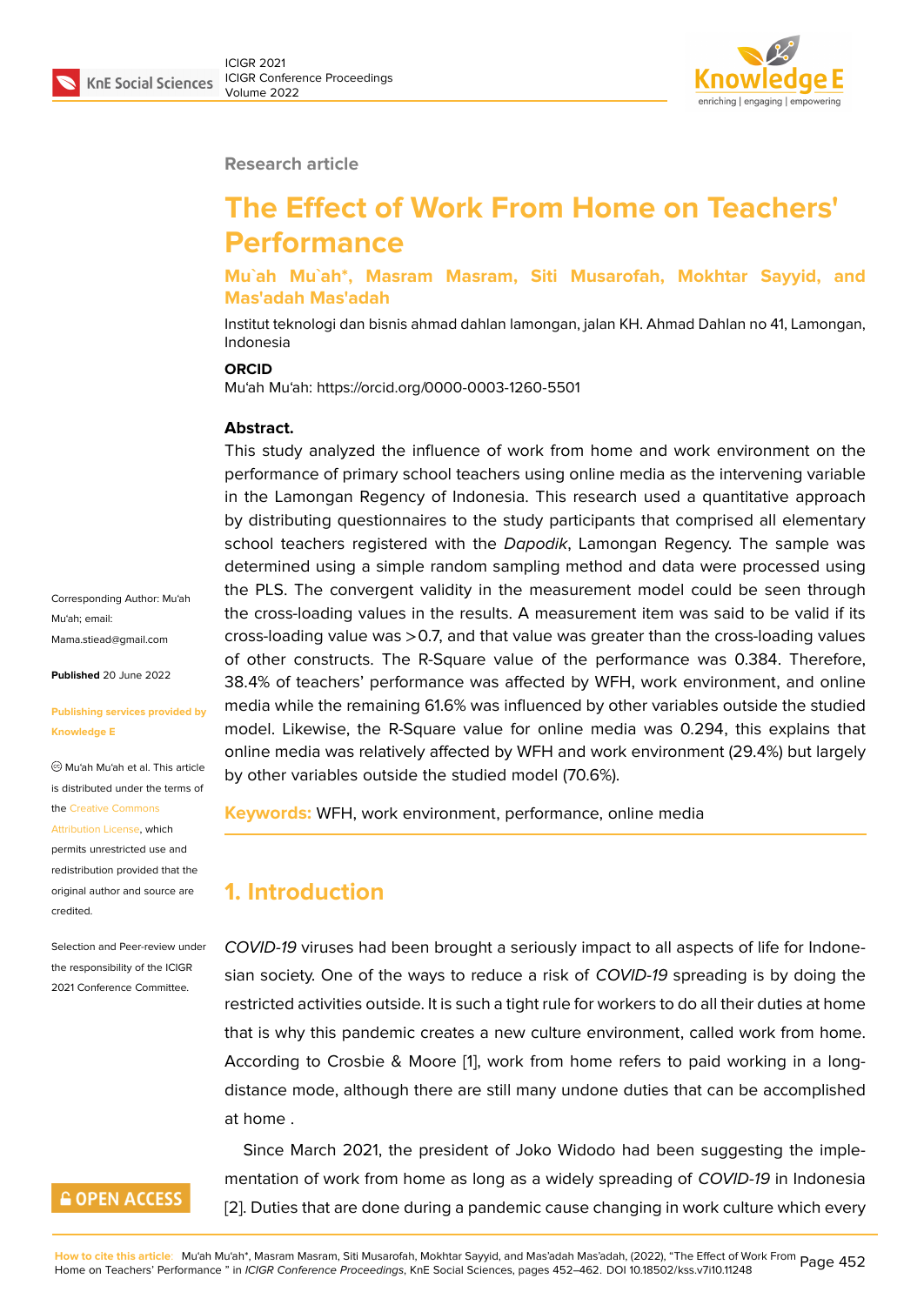job needs adjustments. Before an attack of pandemic outbreak, most of the work who the society did was done via face-to-face or a direct interaction, both working as an individual or a teamwork.

One of the professions that implemented inwork from home is the teaching profession (teachers) as an alternative based on the advice of the Indonesian government to carry out the distance learning activities and minimize the spread of *COVID-19*. Since *COVID-19*outbreak, teachers are designed to innovate in the learning through work from home, especially if work from home is applied to the elementary students. They generally learn a direct or face-to-face learning, but many of them don't understand the subject matters in depth.Moreover, this is done via online, the question here is whether Work From Home (WFH) and the Work Environment Affect the Performance of Elementary Teachers through the media of the university applied to elementary school students. As stated by [3], online media greatly impacts to the performance of teachers in teaching, four skills (professionalism) of teachers, mastery of materials and teacher attitudes are tested "forcefully" when the *COVID-19* pandemic occurs.

Perform[an](#page-9-1)ce is a benchmark for teachers in doing the teaching and learning process via online. Meanwhile, performance measurement is the process of an organization establishing the parameters of results to achieve programs, investments, and acquisitions made [4].

In addition to Work From Home, the work environment also affects the performance of teachers in the teaching and learning process. During the *COVID-19*, the teachers' work enviro[nm](#page-9-2)ent was moved which was originally done in the classroom and currently moved in their respective homes, this causes the teachers' concentration in teaching that it has to be divided and can't be focused in one direction because of the family at home.

Besides, online media is one of the learning solutions in the pandemic period, the *COVID-19* outbreak urges distance education testing almost that has never been done simultaneously before [5]. For all elements of education, namely learners, teachers to parents. Considering that during the pandemic, time, location and distance are big problems today [6]. According to, Mu'ah et al. [4],online is a distance learning process with connected to a net[wo](#page-9-3)rk (online), but this is considered as less effective and efficient.

Work from home culture has various advantages as well as disadvantages for teachers in carrying o[ut](#page-9-4) online of teaching and lear[ni](#page-9-2)ng activities. Therefore, based on the various reviews above, this study aims to examine the title "The Influence of Work From Home (WFH) and the Work Environment primary school teachers' performances through Online Media as the interveningvariable".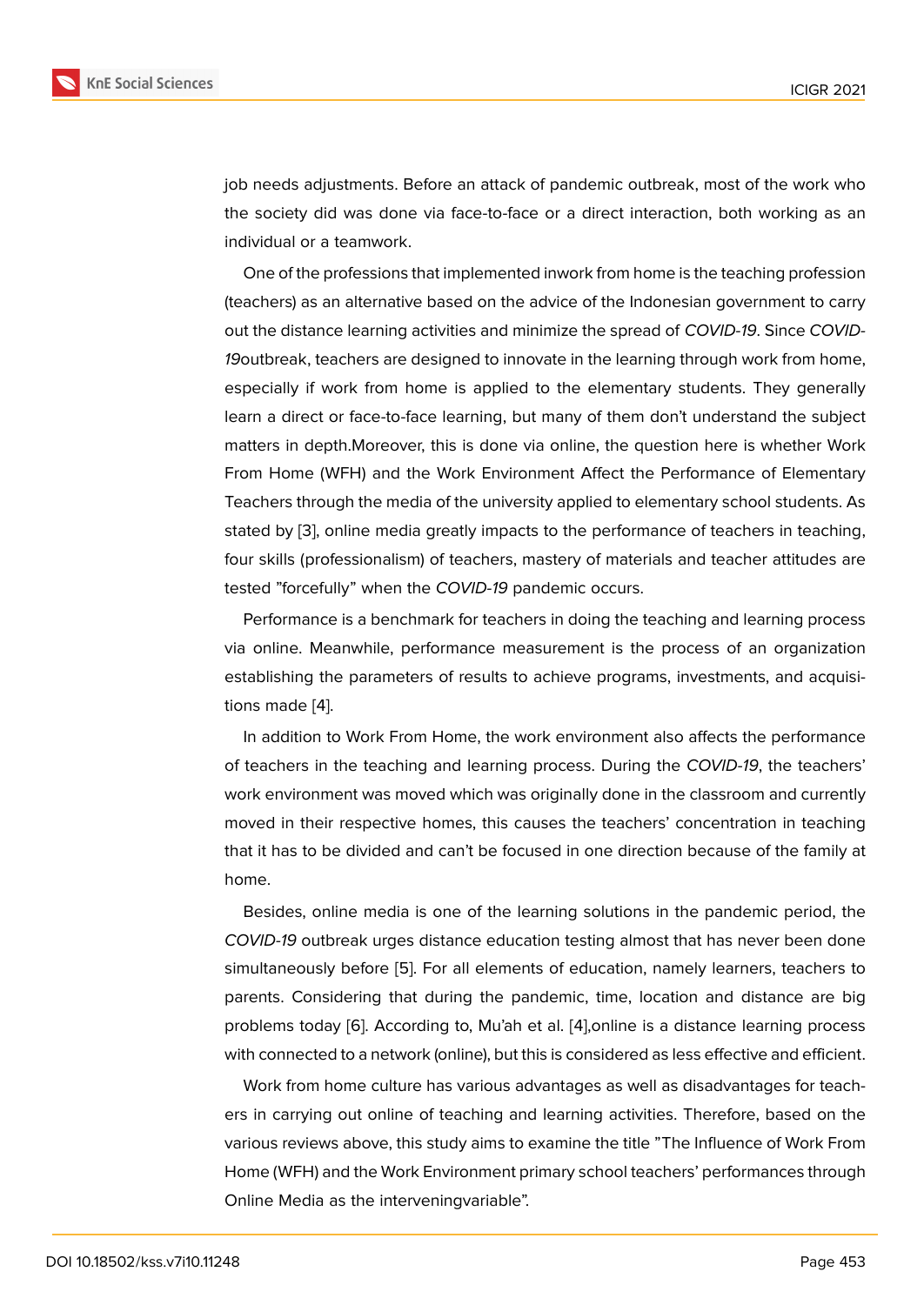# **2. Methods**

The method used for this research is a descriptive method verified with a quantitative approach. According to Sugiyono [7], he states that "descriptive methods are statistics that are used to analyze data by describing or describing data that has been collected without intending to make conclusions that apply to the public."This research was conducted in elementary schools (SD) [w](#page-9-5)ith the number of 200 teachers spread throughout elementary schools in Lamongan sub-district during the running time of this study from October to December.

# **3. Population**

According to Sugiyono [7], the definition of population is as follows: "Population is the area of generalization consisting of; Objects / subjects that have certain qualities and characteristics set by the researcher to be studied and then drawn conclusions" The population in this study [ar](#page-9-5)e elementary school teachers in Lamongan Subdistrict.

# **4. Sample**

The sampling technique used is a random sampling using the simple random sampling method that provides the same opportunity that is unlimited in each element of the population to be selected as a sample regardless of gender, employee status or position.

In this study the [4] determination of the number of samples refers to the theory of Slovin [8] by the number of populations known with certainty as follows:

 $n = N$ 

 $1 + Ne<sup>2</sup>$  $1 + Ne<sup>2</sup>$  $1 + Ne<sup>2</sup>$ 

Which  $n =$  the number of sampling

 $N =$  population

 $E = error$ 

From the slovin formula above, if the population is 200 and the number of tolerances is only 5%, and then the number of samples to be used is as much as:

$$
n = \frac{200}{1 + 200(0.05)^2}
$$

$$
n = \frac{200}{3.00}
$$

$$
n = 67
$$

From the formula above, the sample obtained is by 67 respondents.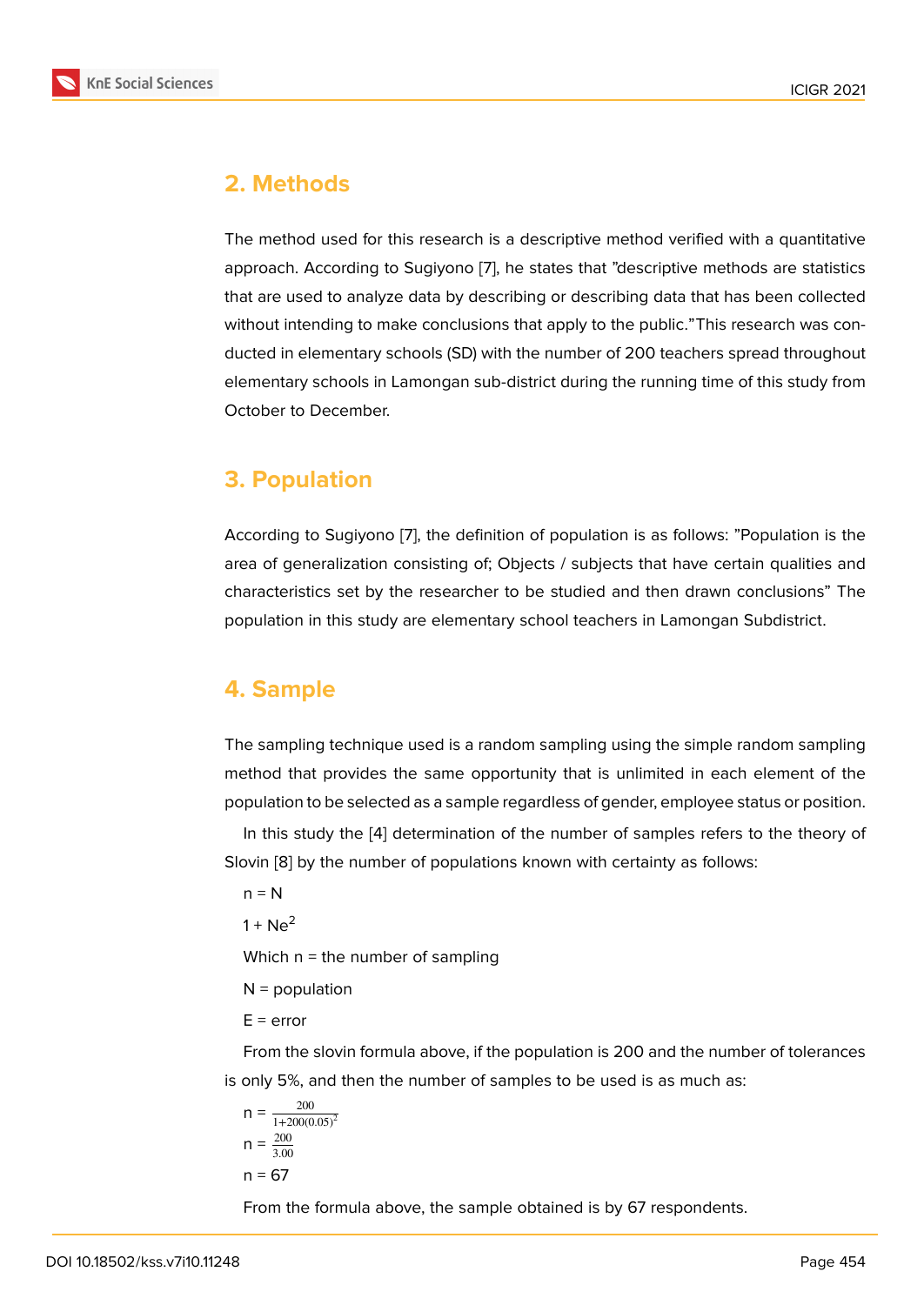# **5. Data Collection Techniques**

This study only uses smart models - PLS and proces with Smart PLS3, to evaluator the research mode. Evaluation of PLS models is done by evaluating measurement models (outer models) and structural models (iner models). The purpose of PLS is to assist researchers for predictive purposes. The estimated parameters obtained with PLS can be categorized into three.It reflects the path estimates that connects to the laten variable and it is indication (loader). Third, it deals and parameter locations (regres constantly value) on latent indicate and variables. To obtainable theses three estimation, PLS use a 3-step iteract processig and very iterations stages product an estimation.The first stages, product a weight estimation, on second stages product estimatios for inner model and outer model, and the third stages product estimated means and located[9] .

# **6. Results and Discussions**

### **6.1. Measurement Model (Outer Model)**

The results of the study on the outer model are used to measure the validity and reliability of the research model, so as to show the relationship between manifest variables and measurement items to latent variables in the study.Convergent validity in the measurement model can be seen through the cross-loading value in the results of the analysis. A measurement item is said to be valid if it has a cross loading value of more than 0.7 and that value is greater than cross loading on other constructs. The cross-loading grade of the outcome of this research is shown in the following table:

Based on the above, it is known that the cross-loading value is more than 0.7 and the value is greater than the cross-loading value on other constructs. Thus, it can be stated in this study has had a good convergent validity.

Table 3 above shows the composite reliability, cronbach's alpha, and AVE values. The latent variable is said to be reliable if it has a value of more than 0.70 for the value of composite reliability and cronbach's alpha, and more than 0.50 for the value of AVE. It can be seen from the table above that the values of composite reliability and cronbach's alpha in all latent variables show values over 0.70 and AVE in all variables showing more than 0.50.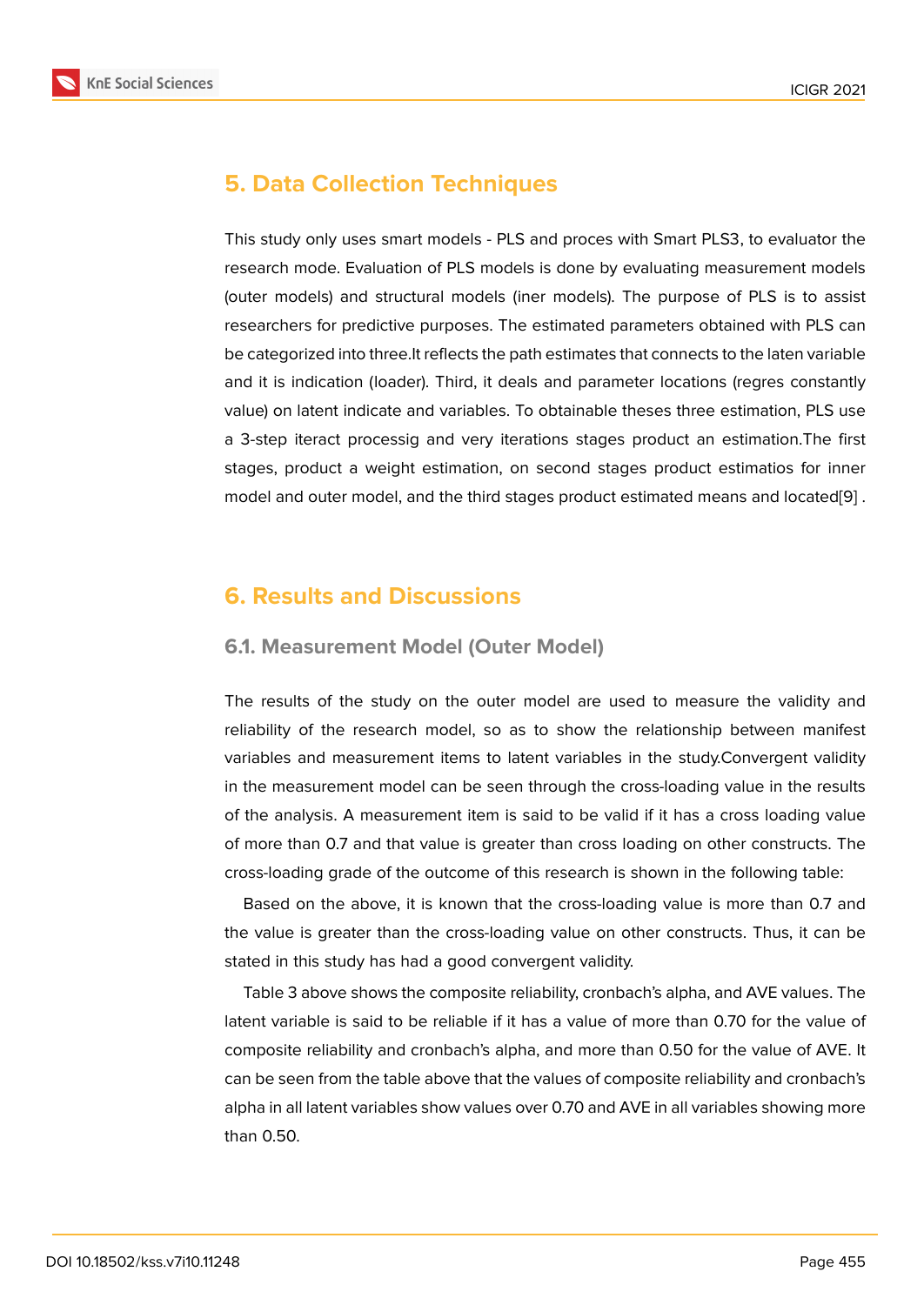

| <b>Criteria</b>                           | <b>Explanation</b>                                                                                                                                                                                                                                                                                                                                                                                                                                                                                                                                                                                                                 |  |  |  |  |
|-------------------------------------------|------------------------------------------------------------------------------------------------------------------------------------------------------------------------------------------------------------------------------------------------------------------------------------------------------------------------------------------------------------------------------------------------------------------------------------------------------------------------------------------------------------------------------------------------------------------------------------------------------------------------------------|--|--|--|--|
| <b>Evaluation of Structural Models</b>    |                                                                                                                                                                                                                                                                                                                                                                                                                                                                                                                                                                                                                                    |  |  |  |  |
| $R^2$<br>for endogenous<br>variables      | latent R2 results of 0.67, 0.33 and 0.19 for endogenous<br>latent variables in structural models identify that the<br>"good", "moderate" and "weak" models                                                                                                                                                                                                                                                                                                                                                                                                                                                                         |  |  |  |  |
| <b>Estimation track coefficient</b>       | The estimation values for track relationships in struc-<br>ture models should be significance. This significance<br>values can be gained by the bootstraps proceeds.                                                                                                                                                                                                                                                                                                                                                                                                                                                               |  |  |  |  |
| f <sup>2</sup> for influence size         | F2 values of 0.02, 0.15 and 0.35 can be interpreted<br>as to whether latent variable predictors have weak,<br>medium or large influences at the structural level.                                                                                                                                                                                                                                                                                                                                                                                                                                                                  |  |  |  |  |
| Prediction Railefasi( $Q^2$ and $q^2$ )   | Blindfolding procedure used to calculate: $Q2 =$<br>$1 - \frac{\sum_{D} E_{D}}{\sum_{i} \sum_{j} P_{i}}$ D is omissiondistance, E are count of<br>$\Sigma_D O_D$<br>squares of prediction errors, and O are count of<br>squares of observation. Q2 valued above zero<br>provided evident that the model has estimation<br>relevance (Q2 below zero identifies the model<br>as less estimation relevance. In relation to f2,<br>the relative impact of structural models on latent<br>dependent variable measurements can be assessed<br>by $q^2 = \frac{Q^2_{\text{included}} - Q^2_{\text{excluded}}}{1 - Q^2_{\text{included}}}$ |  |  |  |  |
|                                           | Evaluation of reflexive measurement models                                                                                                                                                                                                                                                                                                                                                                                                                                                                                                                                                                                         |  |  |  |  |
| Loaded factor                             | Loaded factor values have be above 0.70                                                                                                                                                                                                                                                                                                                                                                                                                                                                                                                                                                                            |  |  |  |  |
| <b>Composite Reliability</b>              | combination dependability conjecture inside con-<br>sistence and its values shoulder be over 0.60                                                                                                                                                                                                                                                                                                                                                                                                                                                                                                                                  |  |  |  |  |
| (AVE)                                     | Average Variance Extracted Average variance extracted (AVE) value should be<br>above 0.50                                                                                                                                                                                                                                                                                                                                                                                                                                                                                                                                          |  |  |  |  |
| discriminatory Validations                | The airdate radix values of AVE have to greater till<br>the correlation values midst hiden variables.                                                                                                                                                                                                                                                                                                                                                                                                                                                                                                                              |  |  |  |  |
| Cross Loading                             | It is other measur of discriminantory validations.<br>It is intended lest any blocked of the indicator<br>haste a sublime loading for any hidden variable<br>even compared to the indicator for others hidden<br>variables.                                                                                                                                                                                                                                                                                                                                                                                                        |  |  |  |  |
| Evaluation of formative measuremen models |                                                                                                                                                                                                                                                                                                                                                                                                                                                                                                                                                                                                                                    |  |  |  |  |
| Significance<br>Οf<br>values              | integrity The estimated value for formative measurement<br>models should be significant. This level of signifi-<br>cance is assessed by the bootstrapping procedure.                                                                                                                                                                                                                                                                                                                                                                                                                                                               |  |  |  |  |
| <b>Multicollinearity</b>                  | Manifest variables in a block must be tested for<br>whether there is a multicoil. Variances inflationary<br>factory (VIF) values mey be late to verify this. VIF<br>prestige over 10 identify multicoil                                                                                                                                                                                                                                                                                                                                                                                                                            |  |  |  |  |

Table 1: Partial Least Square Assessment Criteria (PLS).

# **6.2. Structural Model (Inner Model)**

The results of the study on the inner model are used to measure the level of accuracy of the model in the overall research by being formed through several variables along with the question items contained in it. The evaluation of the inner model consists of R-Square (R2) and Q-Square predictive relevance values.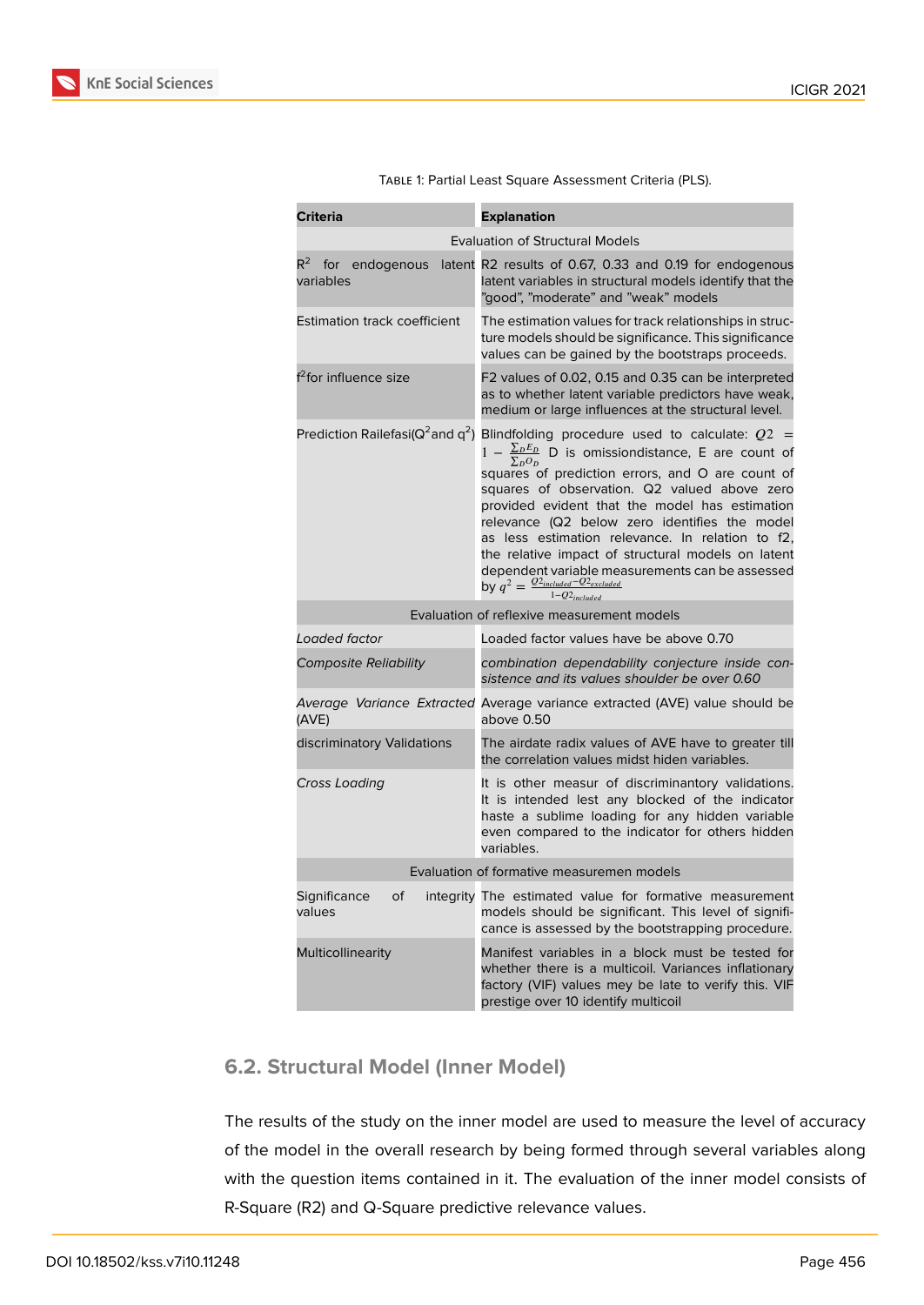

| Variable   | Work<br><b>Environment</b> | Performance WFH |       | Online<br><b>Media</b> |
|------------|----------------------------|-----------------|-------|------------------------|
| X1.1       | 0.387                      | 0.467           | 0.851 | 0.434                  |
| X1.2       | 0.320                      | 0.282           | 0.837 | 0.317                  |
| X1.3       | 0.234                      | 0.287           | 0.780 | 0.232                  |
| X1.4       | 0.421                      | 0.529           | 0.846 | 0.469                  |
| X1.5       | 0.344                      | 0.448           | 0.920 | 0.385                  |
| X1.6       | 0.306                      | 0.421           | 0.874 | 0.475                  |
| X1.7       | 0.341                      | 0.412           | 0.953 | 0.309                  |
| X2.1       | 0.799                      | 0.330           | 0.348 | 0.308                  |
| X2.2       | 0.833                      | 0.289           | 0.345 | 0.363                  |
| X2.3       | 0.832                      | 0.306           | 0.334 | 0.365                  |
| X2.4       | 0.852                      | 0.474           | 0.330 | 0.459                  |
| X2.5       | 0.930                      | 0.417           | 0.323 | 0.461                  |
| X2.6       | 0.828                      | 0.439           | 0.387 | 0.402                  |
| X2.7       | 0.953                      | 0.479           | 0.468 | 0.372                  |
| X2.8       | 0.949                      | 0.353           | 0.242 | 0.303                  |
| X2.9       | 0.899                      | 0.275           | 0.232 | 0.387                  |
| X2.10      | 0.709                      | 0.456           | 0.504 | 0.405                  |
| Y.1        | 0.331                      | 0.886           | 0.488 | 0.427                  |
| Y.2        | 0.367                      | 0.869           | 0.484 | 0.418                  |
| <b>Y.3</b> | 0.337                      | 0.824           | 0.377 | 0.399                  |
| Y.4        | 0.309                      | 0.868           | 0.431 | 0.532                  |
| Y.5        | 0.327                      | 0.905           | 0.446 | 0.389                  |
| Y.6        | 0.328                      | 0.866           | 0.387 | 0.372                  |
| Y.7        | 0.298                      | 0.897           | 0.440 | 0.442                  |
| Z.1        | 0.367                      | 0.342           | 0.499 | 0.715                  |
| Z.2        | 0.448                      | 0.355           | 0.347 | 0.833                  |
| Z.3        | 0.363                      | 0.383           | 0.324 | 0.823                  |
| Z.4        | 0.330                      | 0.422           | 0.344 | 0.847                  |
| Z.5        | 0.353                      | 0.324           | 0.301 | 0.742                  |
| Z.6        | 0.268                      | 0.478           | 0.354 | 0.835                  |

#### Table 2: Research Results.

Table 3: Research results.

|                            | Cronbach's<br>Alpha | <b>Composite</b><br><b>Reliability</b> | <b>Variance</b><br>Average<br><b>Extracted (AVE)</b> |
|----------------------------|---------------------|----------------------------------------|------------------------------------------------------|
| <b>WFH</b>                 | 0.759               | 0.861                                  | 0.675                                                |
| <b>Performance</b>         | 0.957               | 0.964                                  | 0.769                                                |
| Work<br><b>Environment</b> | 0.905               | 0.927                                  | 0.719                                                |
| <b>Online Media</b>        | 0.897               | 0.920                                  | 0.622                                                |
|                            |                     |                                        |                                                      |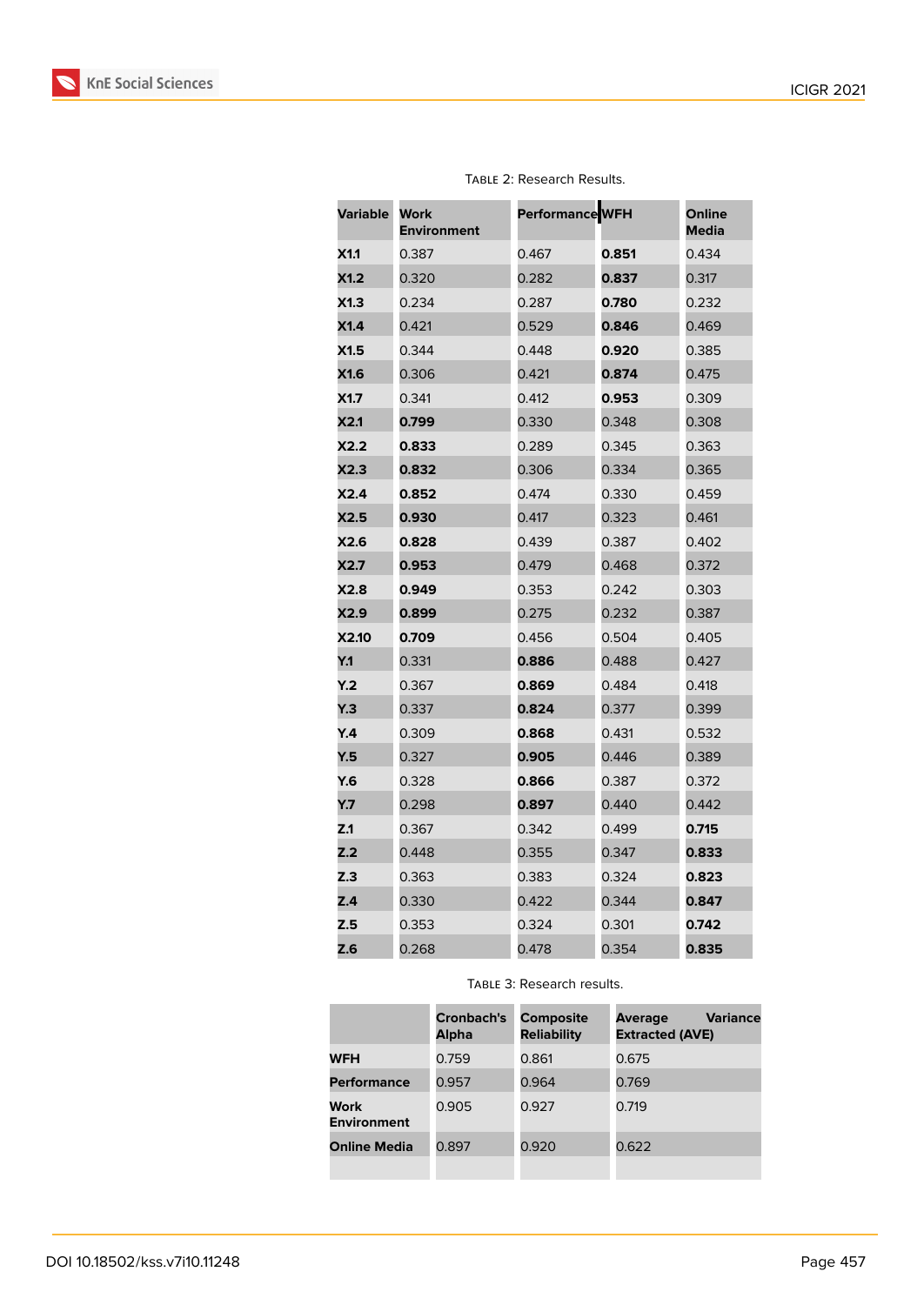|  |  | TABLE 4: R-Square Value (R2). |  |  |
|--|--|-------------------------------|--|--|
|--|--|-------------------------------|--|--|

|                     | <b>R</b> Square |
|---------------------|-----------------|
| <b>Performance</b>  | 0.384           |
| <b>Online Media</b> | 0.294           |

Based on Table 4 above, it is known that the R-Square value at performance is 0.384. The value can be interpreted that performance can be explained by WFH, work environment, and Online Media by 38.4% and the over 61.6% is explained by other variables outside the model studied.The R-Square value for Online Media is 0.294, the value can be interpreted that Online Media can be clarification by WFH and the work environment 29.4% and the over 70.6% is clarification by other variables outs then models studied. Q-Square prognostic intercourse is latre to measured how right then values by sighting made so as to provide results to the research model.Q-Square values range from 0<Q2<1, with known as R-Square values, Q-Square can be calculated with the following formulas:

Information:

- Q2 : Predictive relevance
- R21 : R-Square performance
- R22 : R-Square Online Media

The results of these calculations can be shown that Q2 is worth 0.435. The value suggests that the diversity of data generated from the structural models studied in the study is moderate because it is close to a value of 1.

# **7. Hypothesis Test**

Hypothesis testing is based on the results of path analysis calculations that are able to provide information to researchers about the direct influence of independent variables on dependent variables in a path. Significance testing in this study was conducted by comparing t-statistical values on bootstrapping test results with t-tables (1.96).If the value of the t-statistic is greater than the t-table then the hypothesis is accepted, and conversely if the t-statistic is smaller than the t-table then the hypothesis is rejected. In addition, it can also use the value p-value, if the value p-value is less than 0.05 then the hypothesis is accepted and vice versa. These results can be seen in table 5:

Based on Table 5. The results of the test of path coefficients, t-statistics cum p-values on answers this hypotheses in study, am take: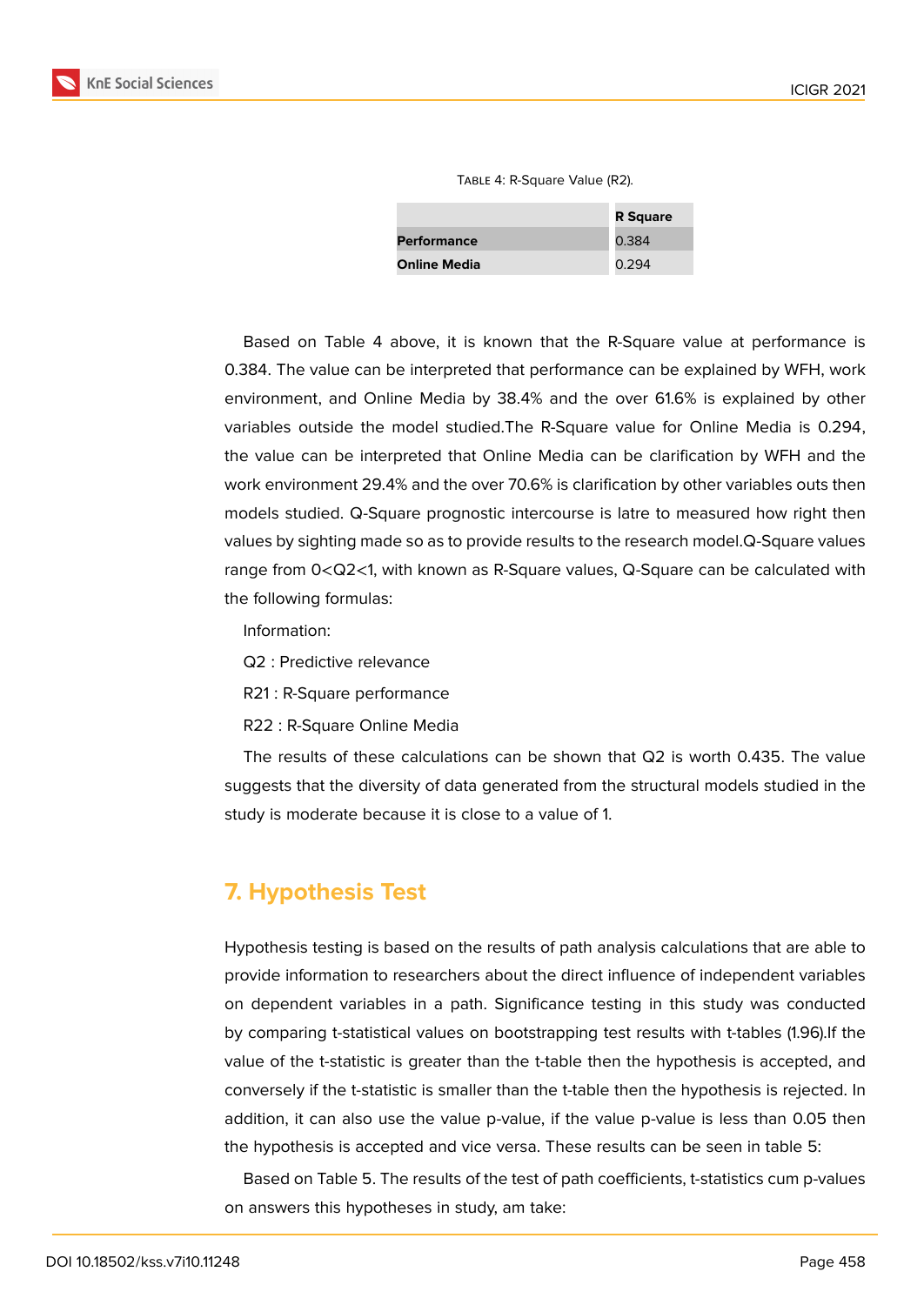

|                                              | <b>Original</b><br>Sample (O) | <b>Sample</b><br>Mean (M) | <b>Standard Devia-T</b><br>tion (STDEV) | <b>Statistics P</b><br>(IO/STDEVI) | <b>Values</b> |
|----------------------------------------------|-------------------------------|---------------------------|-----------------------------------------|------------------------------------|---------------|
| <b>WFH Online Media</b>                      | 0.230                         | 0.235                     | 0.101                                   | 2.269                              | 0.024         |
| <b>WFHPerformance</b>                        | 0.242                         | 0.241                     | 0.091                                   | 2.652                              | 0.008         |
| Work Environmen-<br>tOnline Media            | 0.269                         | 0.270                     | 0.077                                   | 3.481                              | 0.001         |
| Work Environment 0.259<br><b>Performance</b> |                               | 0.261                     | 0.092                                   | 2.823                              | 0.005         |
| <b>Online</b><br><b>MediaPerformance</b>     | 0.229                         | 0.231                     | 0.098                                   | 2.343                              | 0.020         |

Table 5: Hypothesis Test Results of Direct Influence.

\*\* = insignificant

WFH to online media have a absolute weighted trail coefficient of 0.230, t-statistics of 2.269 (> 1.96), along p-value of 0.024 (<0.05), whom way it hypothesis 1 am answhered. Then WFH have a absolute and significant impact on online media

The working environment for Online Media have a absolute trail coefficients on 0.269, is a t-statistic on 3,481 ( $>1.96$ ), and then p-value of 0.001 ( $<$ 0.05), whom way hypothesis 2 on answhered. well, that mey be deduce until the work environment haste a absolute and significantly impact on Online Media.

WFH to Performance have a absolute trail coefficients on 0.242, t-statistics on 2,652  $\left($  <1.96), and that a p-value of 0.008 (<0.05), whom way hypothesis 3 on answhered. well, that mey be deduce until the WFH haste a negative and positively impact on Performance.

The working towards performance have a positively trail coefficient on 0.259, tstatistics on 2,823 (>1.96), and than p-value of 0.005 (<0.05), whom way hypothesis 4 on answhere, well that mey be deduce until the work environment haste a positively and significants impact on performance.

Online media to performance haste a positively trail coefficient of 0.229, t-statistics of 0. 2,343 (<1.96), and p-value of 0.020 (<0.05), meaning hypothesis 5 positively am answhered. well,that mey be deduce until online media haste a negative and positive impact on performance.

Indirect influence testing is done by testing the role of mediation used in this study and look at the nature of mediation resulting from this study. The results of this indirect mediation test can be seen in the table below.

From the table 6 above, it can be seen the results of the role testing by looking at the weights of the path coefficients, t-statistics, and p-values as answers to the hypotheses studied, including the following: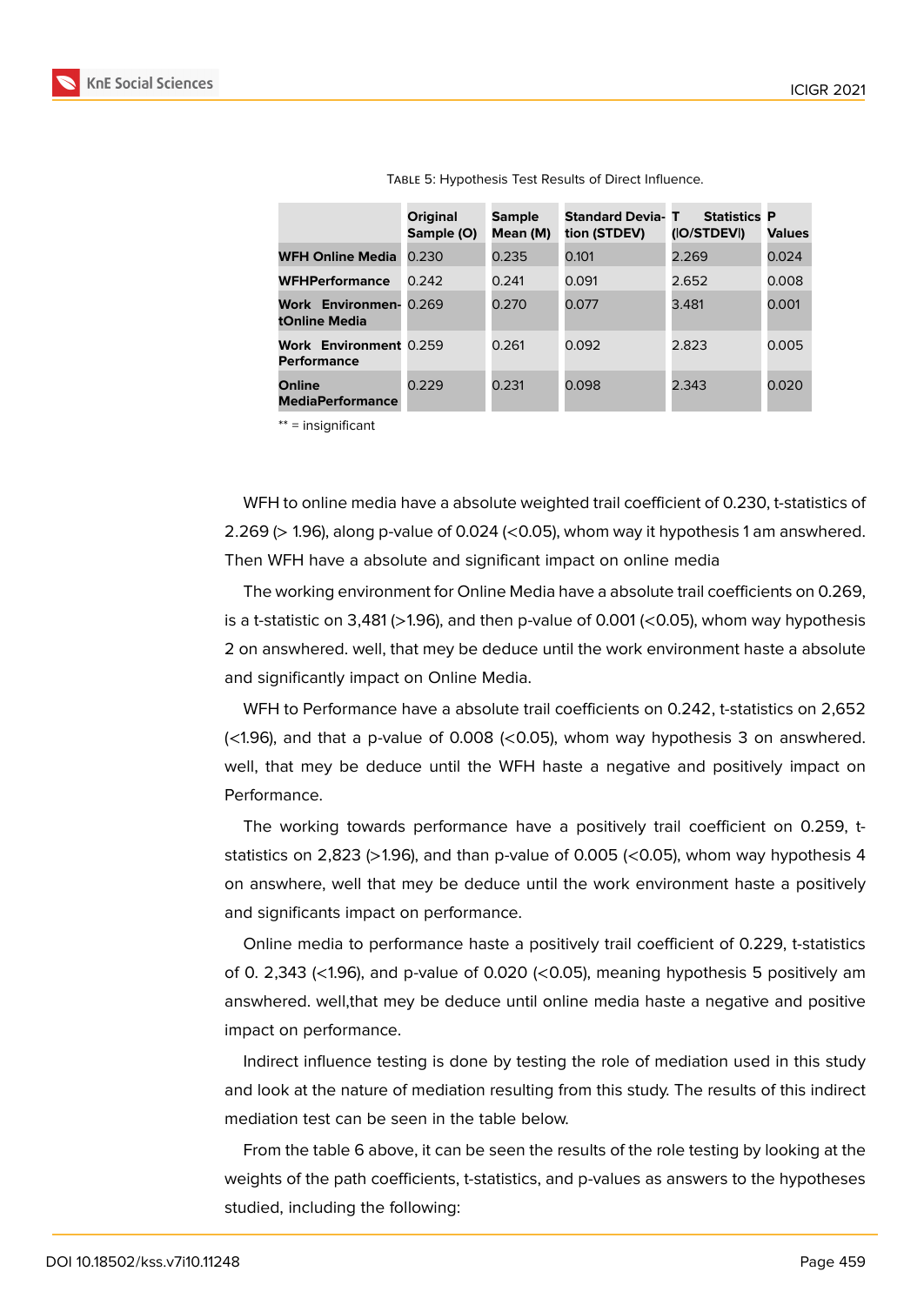

|                                                                          | <b>Original</b><br><b>Sample</b><br>(O) | <b>Sample</b><br>Mean<br>(M) | <b>Standard</b><br><b>Deviation</b><br>(STDEV) | <b>Statistics P Values</b><br>(IO/STDEVI) |           |
|--------------------------------------------------------------------------|-----------------------------------------|------------------------------|------------------------------------------------|-------------------------------------------|-----------|
| <b>Online 0.070</b><br><b>WFH</b><br><b>MediaPerformance</b>             |                                         | 0.071                        | 0.033                                          | 2.095                                     | 0.037     |
| <b>Work</b><br><b>EnvironmentOnline 0.047</b><br><b>MediaPerformance</b> |                                         | 0.049                        | 0.033                                          | 1.433                                     | $0.153**$ |
| and a substitution of                                                    |                                         |                              |                                                |                                           |           |

Table 6: Hypothesis Test Results of Indirect Influences

\*\* = not mediation

The indirect influence of WFH on performance through online media holds a column coefficient of 0.070; t-statistics on 2,095 ( $>1.96$ ); and then p-value of 0.037 ( $<$ 0.05), then hypothesis 6 is answhered. Which means that online media mediate the effect of WFH on performances

The indirect influence on the work environment on performances through online media haste a lane coefficients value on 0.047; t-statistical values of 1,433 (<1.96); and p-values on 0.153 (>0.05), meaning hypothesis7 is rejected. It can be concluded that online media does not mediate the influence of the work environment on performance.

# **8. Conclusion**

So, am mey be stated lest all sub-variables in these study already own nice convergent legality. When the composite value is reliability, cronbach's value is alpha, more than 0.70 and the AVE is more than 0.50. The latent variable is said to be reliable.

WFH towards Online Media haste a positively weighted lane coefficients on 0.230, t-statistics on 2,269 ( $>1.96$ ), and then a p-value of 0.024 ( $<$ 0.05), whom way lest hypothesis 1 accept. It, mean that WFH haste a absolute and significantly impact on online media.

The working environment for Online Media haste a positive weighted lane coefficients on 0.269, a t-statistic on 3,481 (>1.96), and than a p-value of 0.001 (<0.05), whom way last hypothesis 2 is accept. Which mean that work environment hasta positively and significan impact on Online Media.

WFH on Performance hasta a positively weighted lane coefficients on 0.242, the t-statistic is 2,652(<1.96), and p-value of 0.008 (<0.05), whom way last hypothesis 3 is acept. well she can be conluded that WFH has a absolute and positively impact on performanced.

The working towards performance pocketed a positivefly weighted lane coefficients as much as 0.259, t-statistics as much as  $2.823$ ( $> 1.96$ ), and p-value of 0.005 (<0.05),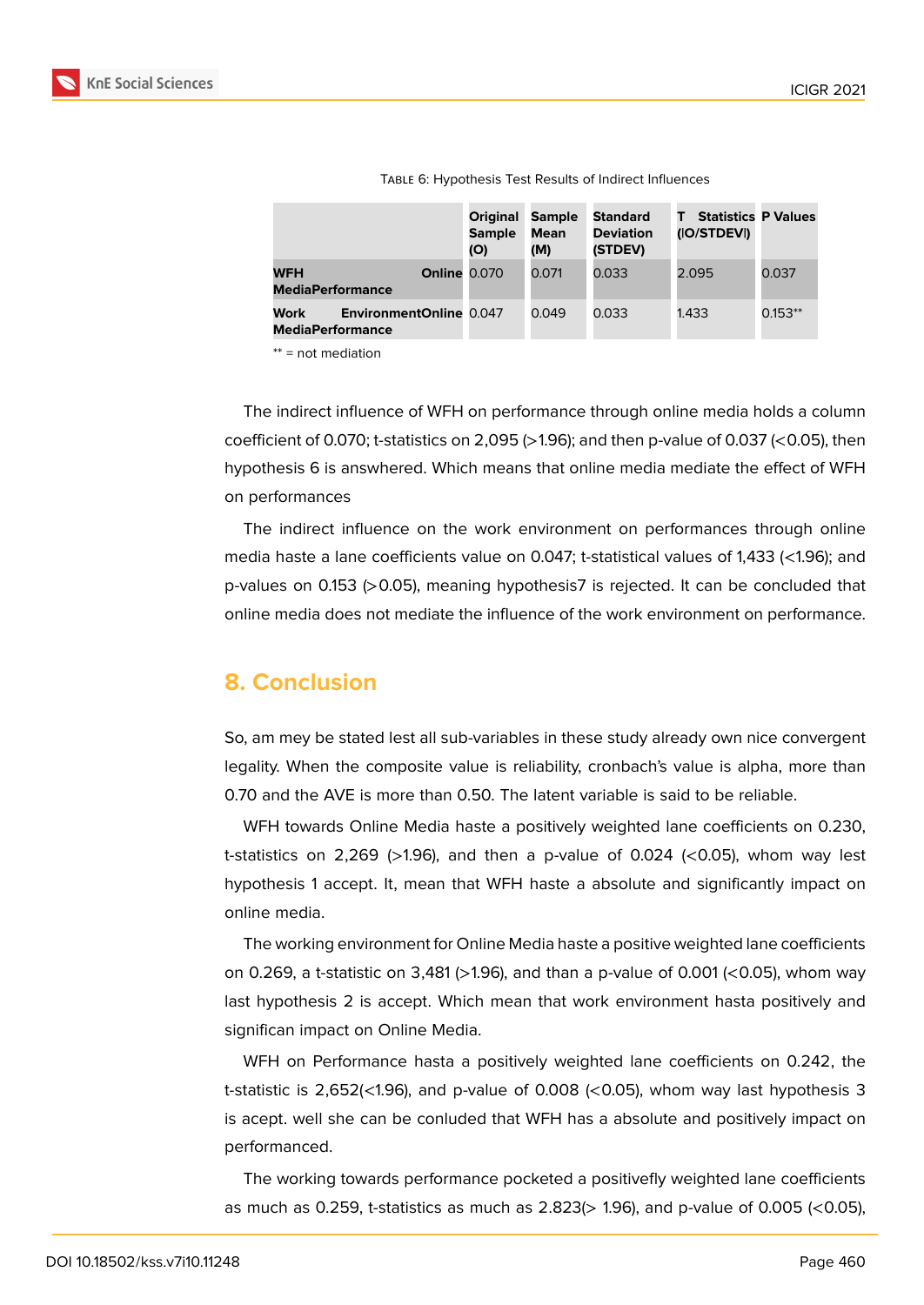

whom way last hypothesis 4 is accept. Well she can be the work environment hasta a positively and absolute impact on performanced.

Online media to performance holds a positively weighted lane coefficients as 0.229, t-statistics on 0.2,343 ( $\lt$ 1.96), and a p-value on 0.020 ( $\lt$ 0.05), whom way last hypothesis 5 is accept. Well she can be online media has a significant and positively impact on performance .

The indirect influence of WFH on performance through Online Media has an estimated path coefficient value of 0.070; t-statistical value of 2,095 (>1.96); and a p-value of 0.037 (<0.05), meaning hypothesis 6 accepted. This means that online media mediates the influence of WFH on performance.

The indirect influence of the work environment at performanced through online media has an estimatied path coefficient of 0.047; The t-statistical value 1,433 (<1.96); and pvalue of 0.153 (>0.05), which hypothesis 7 was condemnet, well she can be online media does not mediate the influence of the work environment on performance.

### **References**

- <span id="page-9-0"></span>[1] Crosbie T, Moore J. Work–life balance and working from home. Social Policy and Society; 3 (3) 2004.1-9
- [2] Ratriani VR. Jokowi instruksikan bekerja dari rumah, ini arti work from home. www.Kompas.com. 16 March 2020.
- <span id="page-9-1"></span>[3] Busyra S, Sani L. Kinerja mengajar dengan sistem work from home (WFH) pada guru di SMK purnawarman purwakarta. IQ Jurnal Pendidikan Islam. 3 (01) (2020).1-18
- <span id="page-9-2"></span>[4] Mu'ah M, Suyanto UY, Romadhona D. Pemanfaatan aplikasi digital dalam pembelajaran interaktif bagi siswa sekolah dasar di era new normal. Jurnal Pengabdian Masyarakat Manage. 2020;1(2):122–128.
- <span id="page-9-3"></span>[5] General T, Segmentaria G, Focal Y. Analisis struktur co-dispersi dari indeks yang berhubungan dengan kesehatan dari orang utama. Catálogo Maestro de Guías de Práctica Clínica; Medan. 2013.
- <span id="page-9-4"></span>[6] Kusuma JW, Hamidah H. Perbandingan hasil belajar matematika dengan menggunakan platfon Whatsapp group dan webinar Zoom dalam pembelajaran jarak jauh pada masa pandemik Covid–19. Jurnal Ilmiah Pendidikan Matematika. 2020;5(1). 1-13
- <span id="page-9-5"></span>[7] Sugiyono S. Metode penelitian pendidikan pendekatan kuantitatif, kualitatif dan R&D. Metode Penelitian Ilmiah; 2014.
- <span id="page-9-6"></span>[8] Hidayat A. Cara hitung rumus slovin besar sampel. Statistikian;Indonesia.2017.